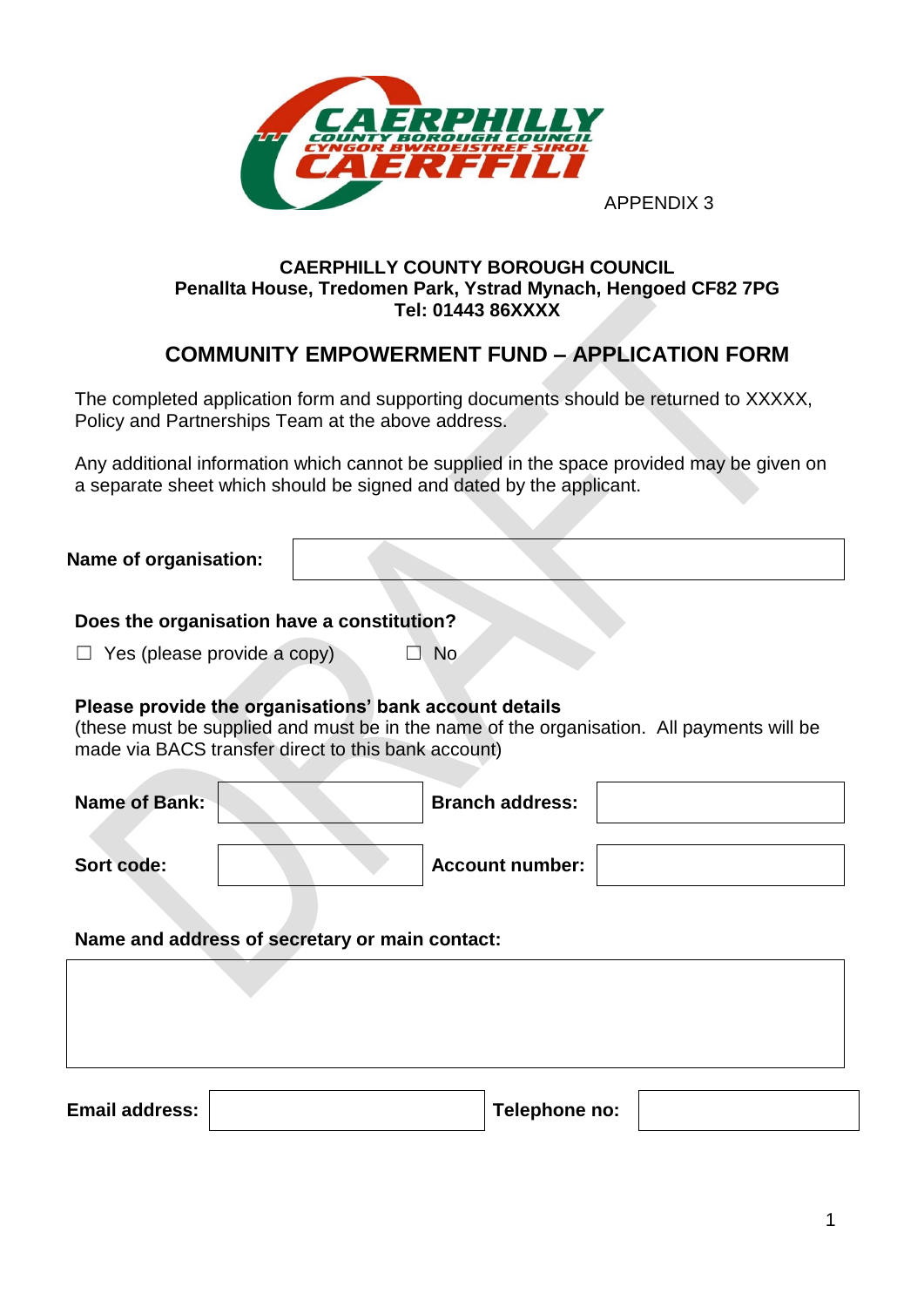### **Is the organisation a charity/voluntary organisation/other?**

 $\Box$  Charity (please state registration number)

- □ Voluntary organisation
- $\Box$  Other (please state)

## **Please give a brief description of the general aims of the organisation?**

**Please state which electoral ward the project is located in:**

**Please state the name of ward councillor(s) that is/are supporting this project, together with a brief summary of the support provided to date:**

#### **Does the ward councillor that is/are supporting this project have a personal or prejudicial interest in the organisation or its activities?**

 $\Box$  Yes (please provide details below)  $\Box$  No

| (Note: The ward councillor(s) must also complete a 'Declaration of Interests' form and |  |
|----------------------------------------------------------------------------------------|--|
| submit it alongside this application)                                                  |  |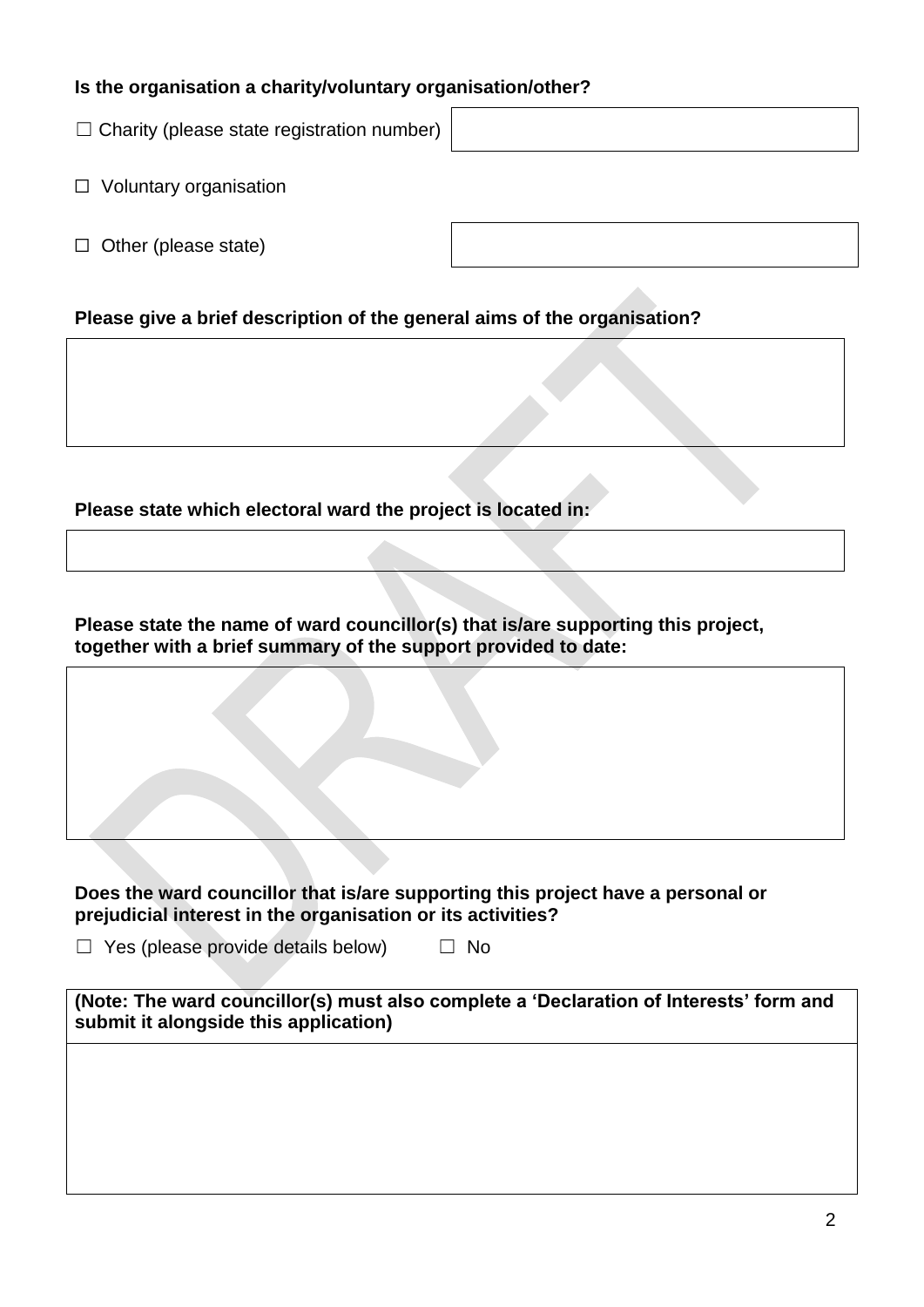### **PLEASE READ THE GUIDELINES AT THE END OF THE FORM BEFORE COMPLETING THE FOLLOWING QUESTIONS**

# **THE PROJECT**

**Please provide a general description of the project that you are seeking funding for:** (continue on additional sheets if necessary, which should be signed and dated)

# **What specifically do you require funding for?**

**How have you identified the need for the project? How will the project help to meet the identified needs?**

**What benefits/effects will this project have for the local community?**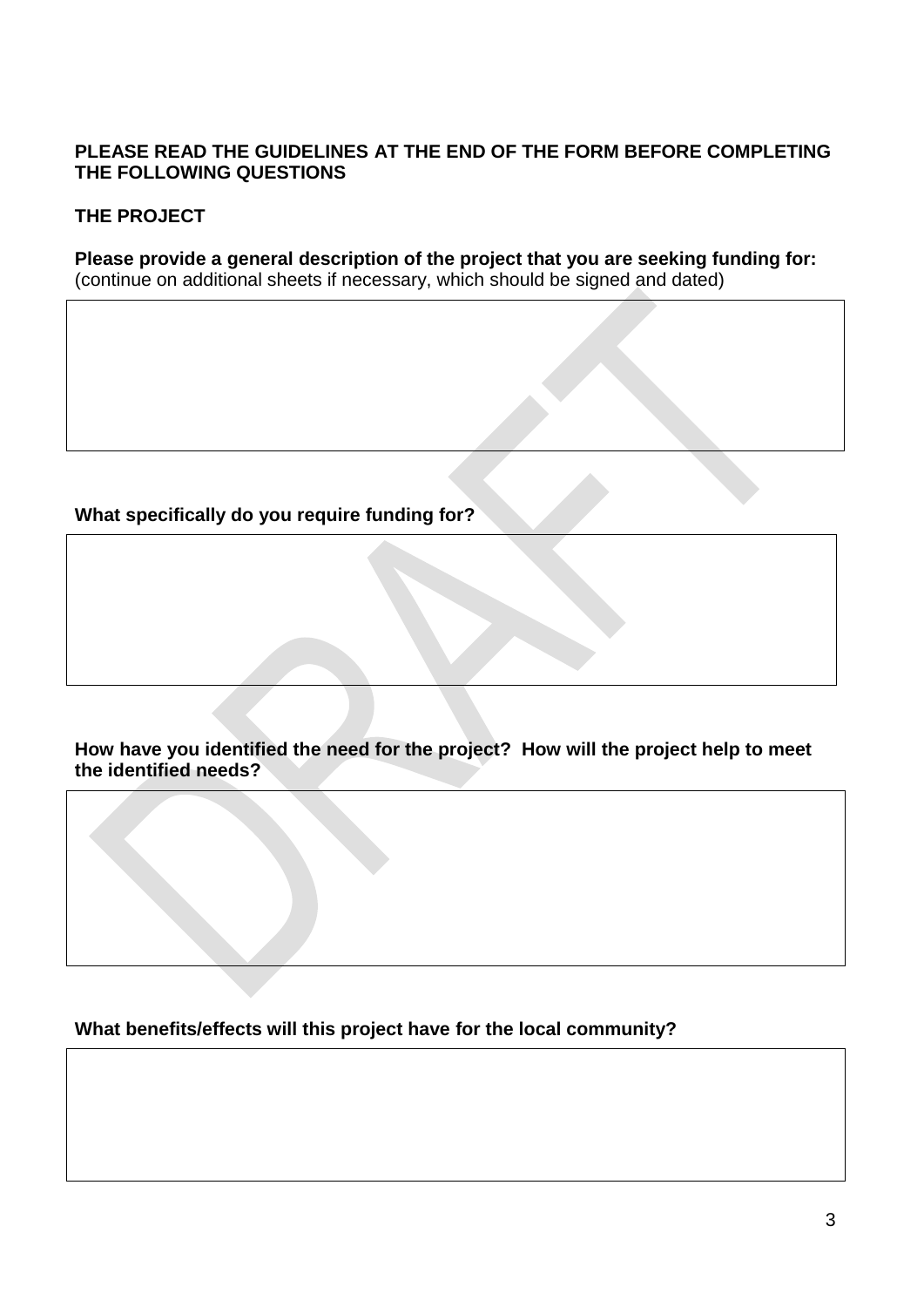**If there are ongoing maintenance costs associated with the project how will these be met and who will be responsible?**

### **BUILDING/PHYSICAL WORKS**

**If the project involves the undertaking of building/physical works, please complete the following. If no building/physical works are involved please go to the 'FINANCIAL DETAILS' section.**  $\mathcal{A}$ 

| Is Planning Permission required for the planned work?                 |    |        |     |   |    |
|-----------------------------------------------------------------------|----|--------|-----|---|----|
| $\Box$ Yes (please provide details below)                             | No |        |     |   |    |
| If no, why do you believe this to be the case?                        |    |        |     |   |    |
| Has Planning Permission been obtained if needed?                      |    |        |     |   |    |
| $\Box$ Yes (please provide details below)                             |    |        |     |   |    |
| If yes, please quote Ref No and date awarded:                         |    |        |     |   |    |
| Have Building Regulations been obtained if needed?                    |    |        |     |   |    |
| $\Box$ Yes (please provide details below)                             |    |        |     |   |    |
| If yes, please quote Ref No and date awarded:                         |    |        |     |   |    |
| Is the building owned by the organisation applying?                   |    | $\Box$ | Yes | П | No |
| If the building is not owned by the organisation, who is is owned by? |    |        |     |   |    |
|                                                                       |    |        |     |   |    |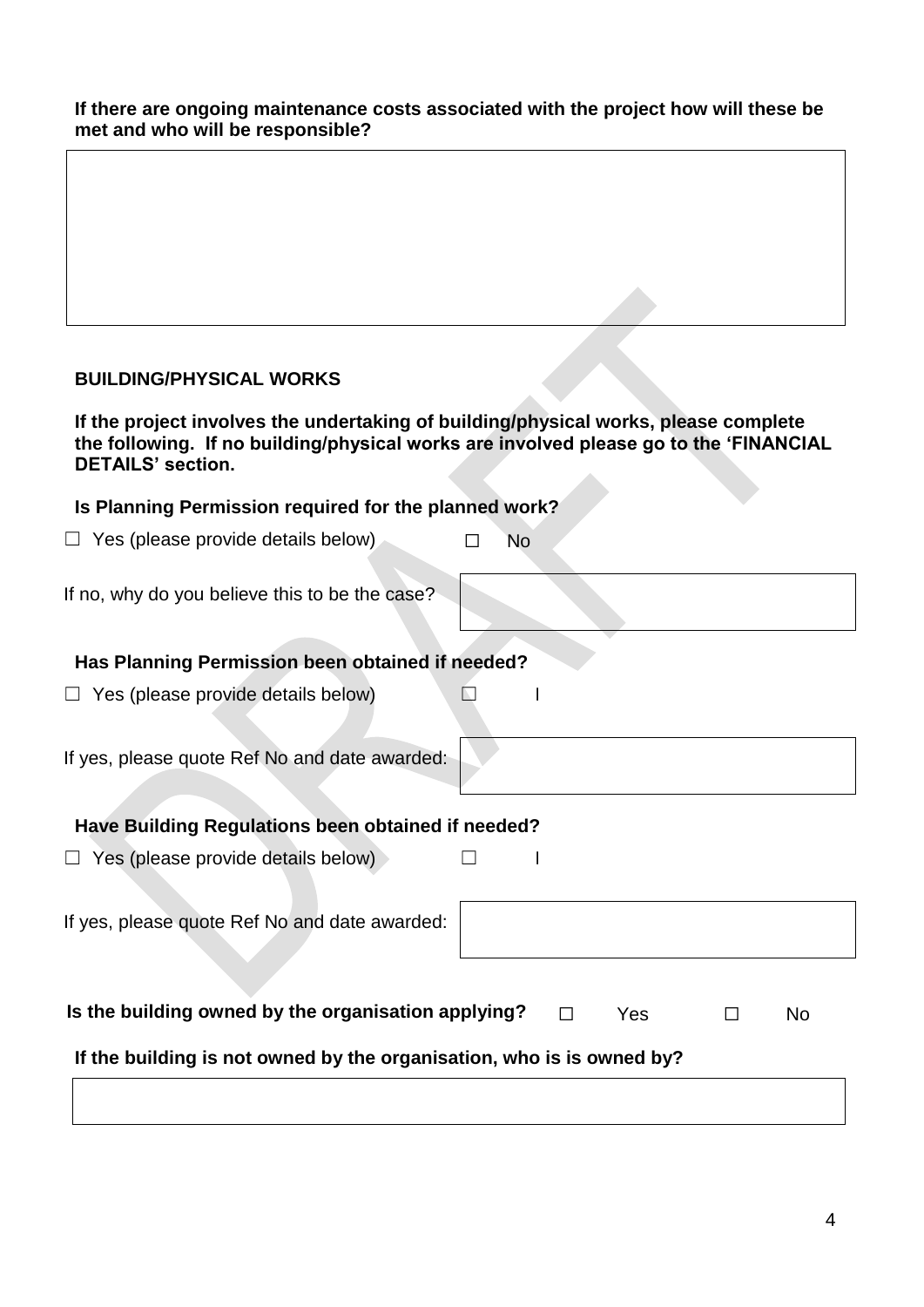## **If the building is not owned by the organisation, is it rented or leased?**

☐ **Rented** (please give details of the rental agreement period)

☐ **Leased** (please detail the expiry date of the current lease or if it renews annually)

## **FINANCIAL DETAILS**

**Please provide a summary of the financial details relating to your project. Please note that the Community Empowerment Fund cannot support retrospective costs.** (Retrospective costs are costs for work already undertaken or equipment that has been purchased prior to a formal grant offer. These are ineligible from this fund and should not be included in any application you may wish to make).

You **must** provide a breakdown of the costs **for the whole of the project** for which you are applying (not just the grant amount).

| Breakdown*                   | $Cost (E)$ ** |
|------------------------------|---------------|
|                              |               |
|                              |               |
|                              |               |
|                              |               |
|                              |               |
|                              |               |
|                              |               |
|                              |               |
|                              |               |
|                              |               |
|                              |               |
|                              |               |
|                              |               |
| <b>Total cost of project</b> |               |

\* Applicants must ensure the detail provided in the previous table corresponds with **the original quotes/estimates submitted with this application**. A minimum of two written quotes must be provided for each item in the above list.

\*\* Applicants must ensure that all costs listed are inclusive of VAT where appropriate

#### **Notes:**

- (i) The minimum grant available is £1,000 per appication. This can be made up of a number of different items in order to reach this minimum limit. Applications for less than £1,000 will not be considered
- (ii) The maximum grant available is £4,490 per ward councillor (in single member wards), unless ithe relevant ward councllors have agreed to combine their funding pots (this will need to be discussed with the relevant ward councillors)
- (iii) Organisations may be offered less than the maximum amount of £4,490 (or multiples thereof in multi member wards) if there are multiple applications in individual wards in a single application round. Should this be the case, ward councillors in the relevant ward will be involved in discussions around prioritising which projects should be supported.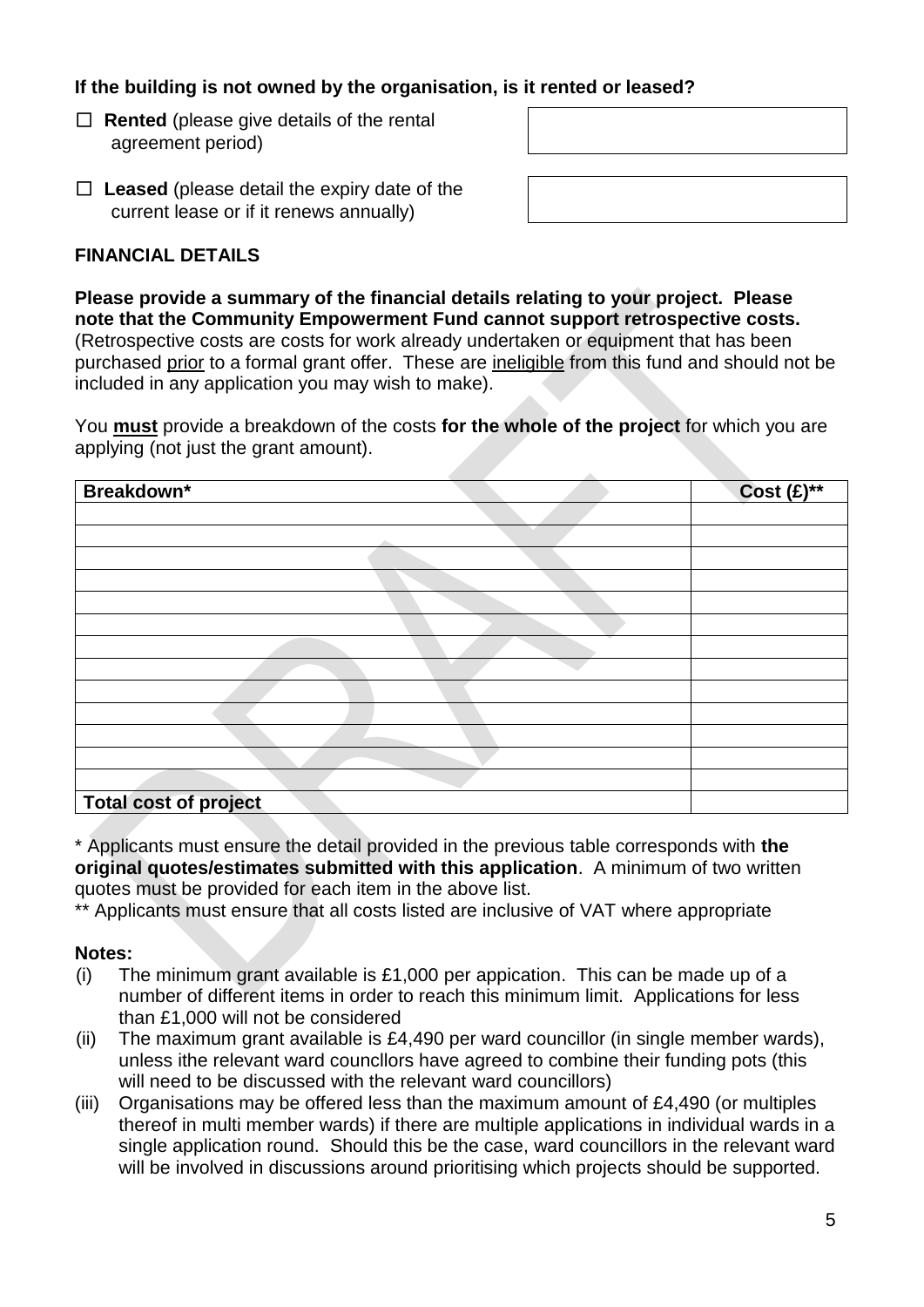- (iv) Approved projects costing up to £4,490 (in single member wards, or multiples thereof in multi member wards) can be fully grant aided if there are no other applications in the same ward in the same round
- (v) Approved projects costing more than £4,490 (in single member wards, or multiples thereof in multi member wards) will need to secure match funding

| Amount of grant sought? |  |
|-------------------------|--|
|                         |  |

**How much is being sought from or provided by other sources?** (please provide details – this can include funding provided by other organisations or funders, or match funding from the applicant organisation)



### **DECLARATION**

I/we consent to the information provided on this form, and any information subsequently provided by me/us either verbally or in writing, to be processed for the purposes of the assessment of my/our request for assistance by Caerphilly County Borough Council. I/we understand that the information may be disclosed to other department of the Council, and to the Council's external auditors.

I can confirm that to the best of my knowledge and belief, all answers on this application form are true and accurate. I also confirm that I am authorised to sign this agreement and to act on behalf of the organisation making this application.

| <b>Print name:</b>               | Signature: |       |  |
|----------------------------------|------------|-------|--|
| <b>Capacity in which signed:</b> |            | Date: |  |

We are collecting your personal data (name, address, telephone number, e-mail address and bank account details) in order to process this application for grant funding. Should your application be successful, this information will also be used for the purposes of making payments in relation to your grant award.

If your grant application is successful, your information will be retained for a period of 6 years plus the current year and will also be accessed by the Authority's Corporate Finance